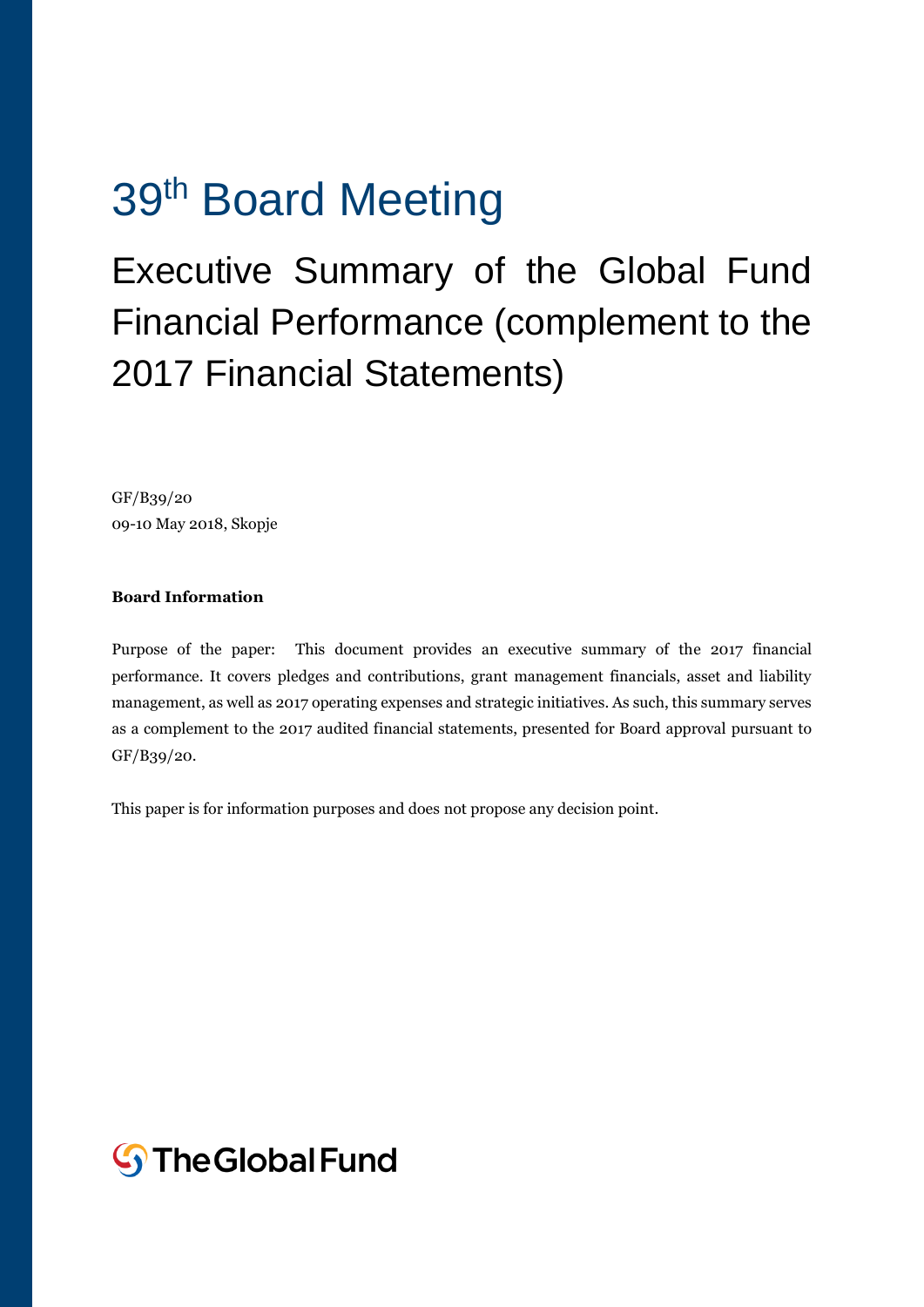### **Part 1 - Executive Summary**

The Global Fund's financial performance continues to be anchored around an operational strategy to strengthen financial management practices through enhanced analysis, policies, procedures and systems that are critical catalysts for achieving health outcomes for strategy implementation. In 2017, while close to 70% of the 4th replenishment grant portfolio was coming to an end, the Global Fund undertook a dual challenge - ensuring timely grant making for 165 new 5th replenishment country applications, while maintaining strong emphasis on absorption in the last year of implementation. The following summarizes the key financial highlights for 2017:

- a. Total sources of funds (within the meaning of the Comprehensive Funding Policy1) arising from pledges and contributions are unchanged for the 5th replenishment. Under the 5th replenishment, the conversion of pledges continues, with contributions of US\$ 3.44 bn recorded in 2017.
- b. Actual 2017 disbursements for the grant portfolio amounted to US\$ 4.26 bn, representing an increase of 21% compared to 2016. Pending the final reconciliation and closure of NFM grants under the 4th replenishment and implementation of the remaining 215 grants (approx. 30% in value), the current allocation utilization stands at 89%. This can be attributed to the accelerated pace in implementation achieved through reprogramming as well as disbursements processed (US\$ 0.9 bn) to ensure the effective launch of the grants related to the 2017-2019 allocation cycle.
- c. Out of the Strategic Initiatives  $(SI)^2$  envelope of US\$ 174 m (excl. Emergency Fund of US\$20 m), US\$ 153 m of SI budget have been reviewed and approved by GAC.
- d. Actual operating expenditures (OPEX) at budget rate amounted to US\$297.6 m, representing a US\$ 2.4 m or 0.8% budgetary savings compared to the approved budget of US\$300 m.
- e. Asset-liability management (ALM) balances are unchanged for both the 4th and 5th replenishments.

 $\overline{a}$ 

<sup>&</sup>lt;sup>1</sup> The Board approved the Comprehensive Funding Policy as set forth in Annex 1 to GF/B36/02 - Revision 1 pursuant to GF/B36/DP04 (November 2016).

<sup>&</sup>lt;sup>2</sup> The Board decided, pursuant to GF/B36/DP06 (November 2016), to make available US\$ 800 million for catalytic investments over the 2017 - 2019 allocation period for the priorities and associated costs presented in Table 1 of GF/B36/04 - Revision 2, of which no portion will be moved to further balance scale up, impact and paced reductions through country allocations.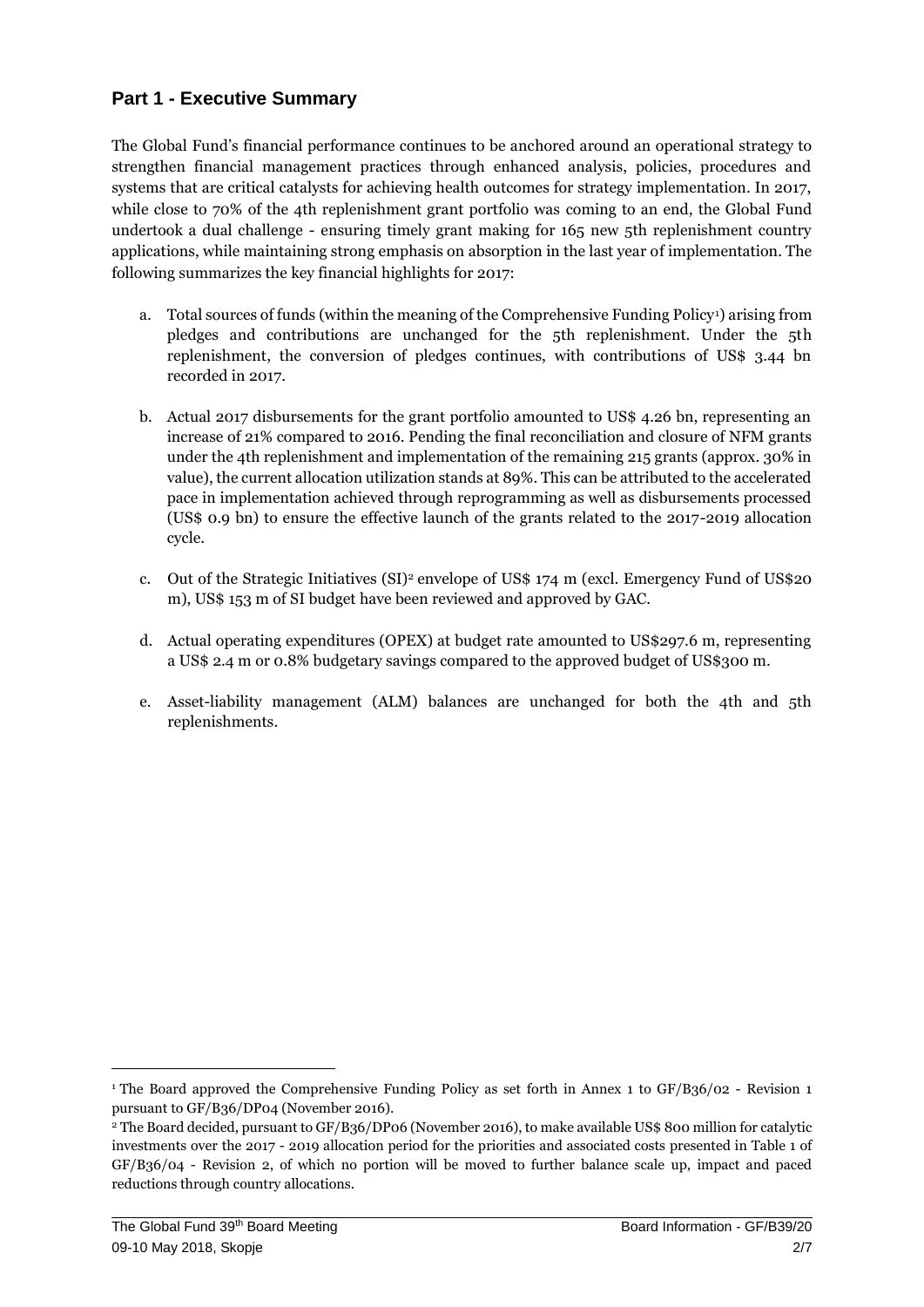# **Part 2 – Sources and Uses of Funds**

#### **1. Pledges and Contributions**

Under the 5th replenishment, total sources of funds arising from pledges are unchanged, since the update to the 38th Board meeting, at US\$ 10.9 bn3. Contributions of US\$ 3.44 bn have been made in 2017, as well as cash receipts of US\$ 2.56 bn. These amounts, in addition to contributions already made in 2016 under the 5th replenishment, bring the conversion of 5th replenishment balances to US\$ 2.7 bn total cash received, as well as contributions receivable of US\$ 3.2bn.

#### **2. Grant Management financials**

The 2017 actual disbursements made for grant investments amounted to US\$ 4.26 bn representing an increase of US\$ 740 m (+21%) when compared to 2016. This is the result of continued efforts on implementation with reprogramming of activities performed in the last year of the grant. These factors are positive signals of improved absorption and stabilization of the operational trends of the new funding model. The Secretariat will triangulate and validate the corporate absorption trend (disbursement/allocation) against the in-country absorption (expenditure/disbursement and expenditure/grant budget)<sup>4</sup> through a formalized allocation closure and reconciliation process later this year5. The F1 forecast for the 5th replenishment (financial projections for the next 3 years) indicates a 98% utilization of the 2017-2019 allocation.

The planned reconciliation timeline is provided below:



Portfolio optimization may occur from Q3 2018. It will determine potential additional funding from 4th replenishment available for portfolio optimization to be approved by the AFC in the fall of 2018. The process will take into account:

- Grant closure process for approximately 70% of the grant portfolio for grants funded from 2014- 2016 allocation and ended as at 31 December 2017.
- Full impact of transition cut off on 2014-2016 allocation absorption to be finalized during second half of 2018.

 $\overline{a}$ 

 $3$  GF/AFC05/12 – Part A and Part B.

<sup>4</sup> Progress updates with final expenditure data will be submitted by the Principal Recipients and verified by the Local Fund Agent (LFA) or program auditors during Q2, and the Secretariat will ensure liquidation of any open incountry commitments and final validation in Q3/Q4.

<sup>5</sup> As outlined in the report of the 5th meeting, GF/AFC05/23 - Revision 1 (October 2017), "*the first forecasts of available funds at Secretariat level [has been] compiled in Q1 2018, but the full reconciliation won't be available until Q3 2018*."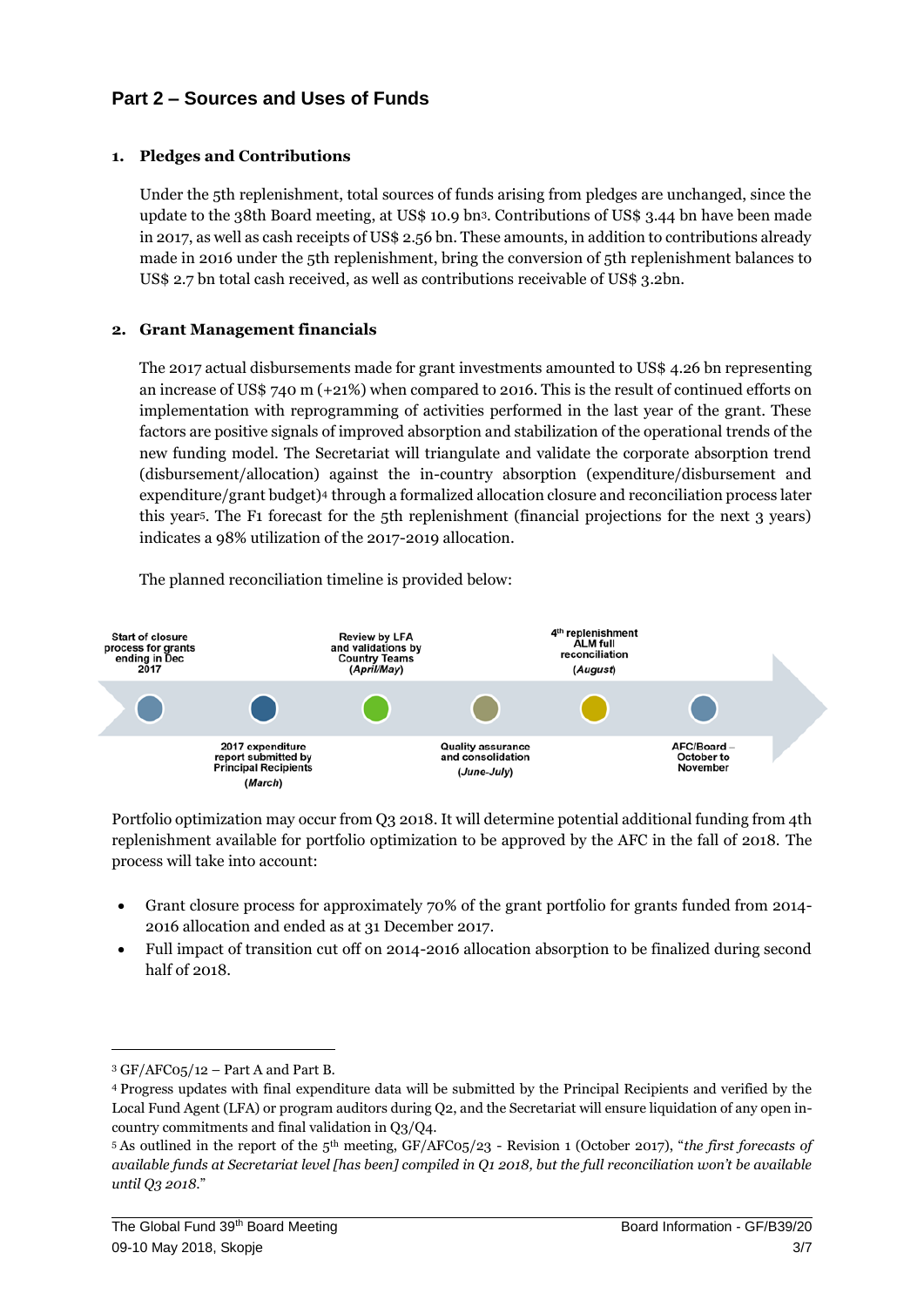In July 2017, the AFC approved US\$ 50 m as available sources of funds for financing prioritized and costed areas of need on the register of unfunded quality demand for the 2017-2019 allocation period6.

#### **3. Strategic Initiatives (SI)**

The SI overall envelope amounts to US\$ 194 m including US\$ 20 m for the Emergency Fund. Out of the remaining US\$ 174 m, 88% or US\$ 152.9 m of funding has been reviewed and approved by the Secretariat by the end of 2017 and 11% or US\$ 18 m has been utilized. A SI Coordination Office has been established to monitor and provide strategic/operational oversight of all SI activities. The implementation period for SI is aligned with the majority of grants for the 2017-2019 allocation period. The 2017 utilization reflects the setting up and structuring phase of the different initiatives. Absorption will be monitored similarly to the grants during the period 2018 to the end of 2020 with the application of the Allocation Utilization Period (AUP) principles.

#### **4. 2017 Operating Expenses actuals**

2017 OPEX actuals amounts to US\$ 297.6 m, representing the highest absorption rate (99.2%) reached since the budget is capped at US\$ 300 m<sup>7</sup> . This actual amount corresponds to a variance of -US\$2.4 m (or -0.8%) vs the budget, at budget rate. This favourable variance between OPEX actuals and the budget is driven by:

- External assurance (-US\$ 1.1 m): External assurance efficiencies (US\$ 3.0 m savings) are mainly due to delays in switching funding modality for the Health Facility Assessment (HFA) and reprogramming of grant funds, as well as LFA underspend, due to cost efficiencies and service delivery delays. These efficiencies have been partly offset by additional funding in the amount of US\$1.9 m for CCMs, representing an overspend of 21%, versus the 2017 CCM budget of US\$8.9 m.
- Operational efficiencies in relation to staff costs and other non-recurring costs (-US\$ 6.3 m)
- Operational investments (+US\$ 5.0 m), mainly driven by:
	- Professional fees for the acceleration of the Global Health Campus (GHC) project, and reinvestment on key IT projects; and
	- o The 'Fit for the Future' (FFF) initiative.

The US\$ 2.4 m of savings achieved in 2017 will be directed toward the absorption of the 2018 GHC one-off OPEX impact, to ensure Secretariat OPEX over the 2017-2019 period stays within the Board approved envelope of US\$ 900 m8.

#### **5. Asset & Liability Management (ALM)**

 $\overline{a}$ 

<sup>6</sup> The Strategy Committee approved the framework for portfolio optimization pursuant to GF/SC04/DP02 (July 2017) and the AFC approved funds for such uses pursuant to GF/AFC04/DP01 (July 2017).

<sup>7</sup> The Board approved the 2017 operating expenses budget pursuant to GF/B36/DP08 (November 2016).

<sup>8</sup> In approving the 2018 0perating expenses budget pursuant to GF/B38/DP06 (November 2017), the Board reaffirmed agreement that the total operating expenses over the 2017-2019 period will remain within US\$ 900 million and directed the Secretariat to undertake a comprehensive review of both the operating expense budget for 2019 and the operating expenses required to meet the Global Fund's strategic objectives, in connection with the presentation of the 2019 operating expenses budget.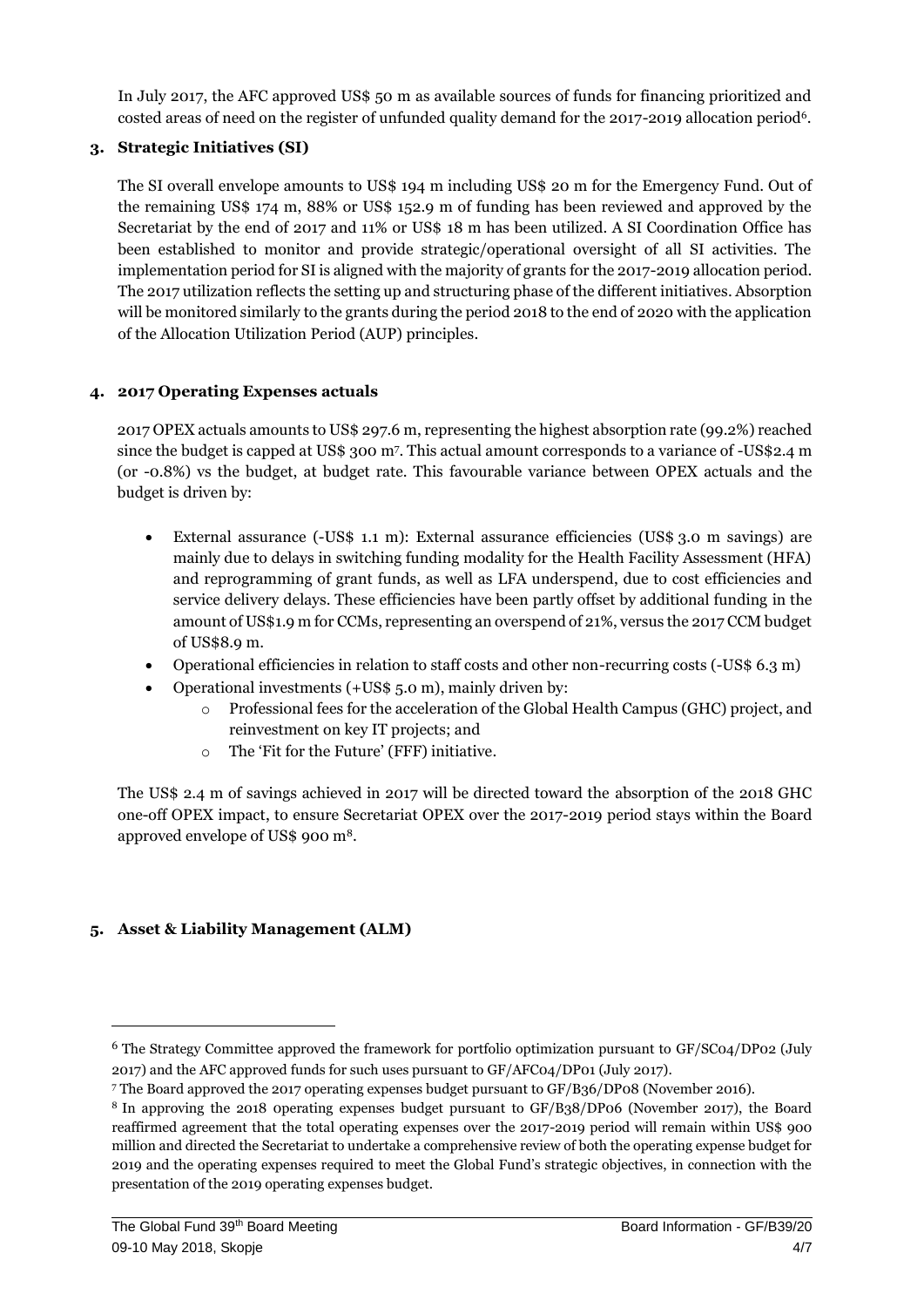At its 38th meeting in November 2017, the Board was presented a balanced ALM for each of the 4th and the 5th replenishment9.

Under the 4th replenishment, ALM balances are unchanged and also remains balanced. A reconciliation of the 4th replenishment ALM will be made in Q3 2018, following the reconciliation of uncommitted grant related cash balances, as part of the transition to the current allocation period.

Under the 5th replenishment, ALM balances are also unchanged.

#### **Part 3 – Financial Statements** (cf. document GF/B39/xx)

Based on the audit procedures performed by KPMG SA, as external auditor for the period ended 31 December 2017, the auditor confirmed it is in a position to issue unqualified audit opinions for the 2017 Annual Consolidated Financial Statements and 2017 Statutory Financial Statements, also confirming:

- a. no matters regarding fraud or illegal acts;
- b. no new findings or audit adjustments during this period; and
- c. no open management letter points on material weaknesses.

Following review and discussion of the presentation by the Secretariat and the External Auditor at the AFC's 6th meeting in March 2018, the AFC agreed to recommend the 2017 Annual Financial Report and the 2017 Statutory Financial Statements to the Board for approval.

**.** 

<sup>9</sup> The Strategy Committee approved the framework for portfolio optimization pursuant to GF/SC04/DP02 (July 2017) and the AFC approved funds for such uses pursuant to GF/AFC04/DP01 (July 2017).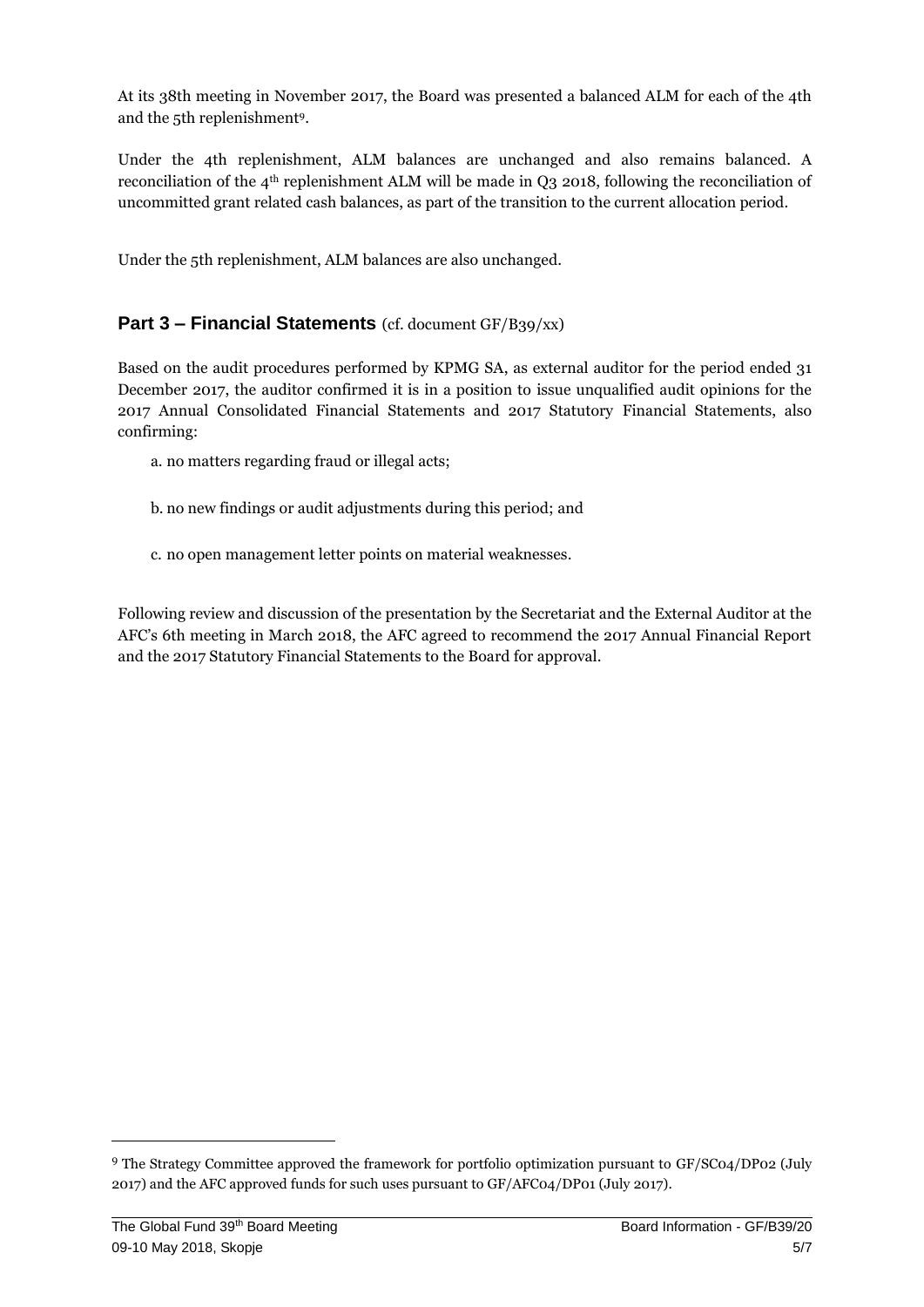#### **Annex 1: Reminder on the 2017-2019 Allocation**

For the 2017-2019 allocation period, the Global Fund Board has designated US\$ 10.3 bn in allocation funding and US\$ 800 m for catalytic funding (GF/B36/DP05). Of this catalytic funding US\$ 346 m has been designated for Matching Funds and US\$ 260 m for Multi-country Proposals. The remaining amount of US\$ 194 m is for Strategic Initiatives (including US\$20 m for the Emergency Fund), which are managed by the Secretariat.



# **Annex 2: Illustrative reminder on the scope of the financial statements, within the GF Asset & Liability Management**



Note: Simplified view on uses of funds, depicting only the grant component; (i) The grant is Board approved but not committed (refer to note 3.1, in 2017 Annual Financial<br>Report); (ii) "Conditional Contributions" are subje